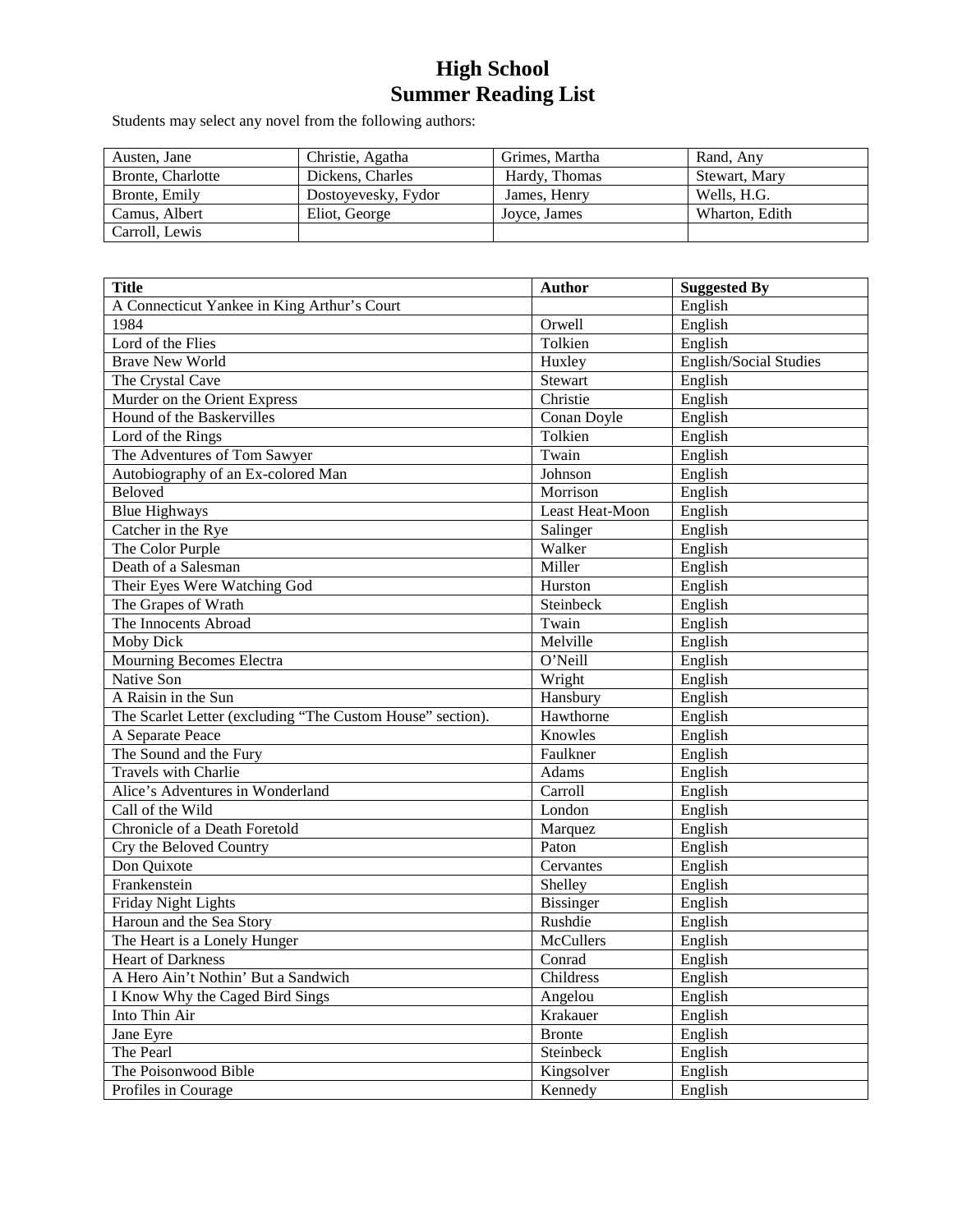| <b>Title</b>                                                 | <b>Author</b>     | <b>Suggested By</b>       |
|--------------------------------------------------------------|-------------------|---------------------------|
| The Ryan White Story                                         | White &           | English                   |
|                                                              | Cunningham        |                           |
| The Scarlet Pimpernel                                        | Orczy             | English                   |
| The Three Musketeers                                         | Dumas             | English                   |
| The Adventures of Tom Sawyer                                 | Twain             | English                   |
| Animal Farm                                                  | Orwell            | English/Soc. Studies      |
| A Day No Pigs Would Die                                      | Peck              | English                   |
| An Enemy of the People                                       | Ibsen             | English                   |
| As I Lay Dying                                               | Faulkner          | English                   |
| The Death of Ivan Ilyich                                     | Tolstoy           | English                   |
| <b>Ethan Frome</b>                                           | Wharton           | English                   |
| Fahrenheit 451                                               | <b>Bradbury</b>   | English                   |
| Flowers for Algernon                                         | Keyes             | English                   |
| The Hobbit                                                   | Tolkien           | English                   |
| The Joy Luck Club                                            | Tan               | English                   |
| Life Among the Savages                                       | Jackson           | English                   |
| Lord of the Flies                                            | Tolkien           | English                   |
| The Miracle Worker                                           | Gibson            | English                   |
| 1984                                                         | Orwell            | English                   |
| Phantom of the Opera                                         | Leroux            | English                   |
| Pigman                                                       | <b>Zindel</b>     | English                   |
| Roll of Thunder Hear My Cry                                  | Taylor            | English                   |
| A Separate Peace                                             | Knowles           | English                   |
| Shoeless Joe                                                 | Kinsella          | English                   |
| That Was Then, This is Now                                   | Hinton            | English                   |
| <b>Treasure Island</b>                                       | Stevenson         | English                   |
| Watership Down                                               | Adams             | English                   |
| The Winter Room                                              | Paulsen           | English                   |
| The First \$20 Million is Always the Hardest                 | <b>Bronson</b>    | <b>Business Education</b> |
| Dot.com: The Greatest Story Ever Sold                        | Cassidy           | <b>Business Education</b> |
| Microserfs                                                   | Coupland          | <b>Business Education</b> |
| Seven Habits of Highly Effective People                      | Covey             | <b>Business Education</b> |
| Breaking the News: How the Media Undermine American          | Fallows           | <b>Business Education</b> |
| Democracy                                                    |                   |                           |
| Who Says Elephants Can't Dance Inside IBM's Historic         | Gerstner          | <b>Business Education</b> |
| Turnaround                                                   |                   |                           |
| Leadership                                                   | Giuliani, &       | <b>Business Education</b> |
|                                                              | Kurston           |                           |
| Mars and Venus in the Workplace: A Practical Guide for       | Gray              | <b>Business Education</b> |
| Improving Communication and Getting Results at Work          |                   |                           |
| Tearing Down the Walls: How Sandy Weill Fought His Way to    | Langley           | <b>Business Education</b> |
| the Top of the Financial Worldand Then Nearly Lost it All.   |                   |                           |
| Next: The Future Just Happened                               | Lewis             | <b>Business Education</b> |
| The No Spin Zone: Confrontations with the Powerful and       | O'Reilly          | <b>Business Education</b> |
| Famous in America                                            |                   |                           |
| The O'Reilly Factor: The Good, the Bad, and the Completely   | O'Reilly          | <b>Business Education</b> |
| Ridiculous in American Life.                                 |                   |                           |
| This Just In: What I Couldn't Tell You on TV                 | Schieffer         | <b>Business Education</b> |
| The Gatekeepters: Inside the Admissions Process of a Premier | Steinberg         | <b>Business Education</b> |
| College                                                      |                   |                           |
| Who Moved My Cheese? An Amazing Way to Deal with Change      | Spencer, Johnson, | <b>Business Education</b> |
| in Your Work and in Your Life                                | Blanchard         |                           |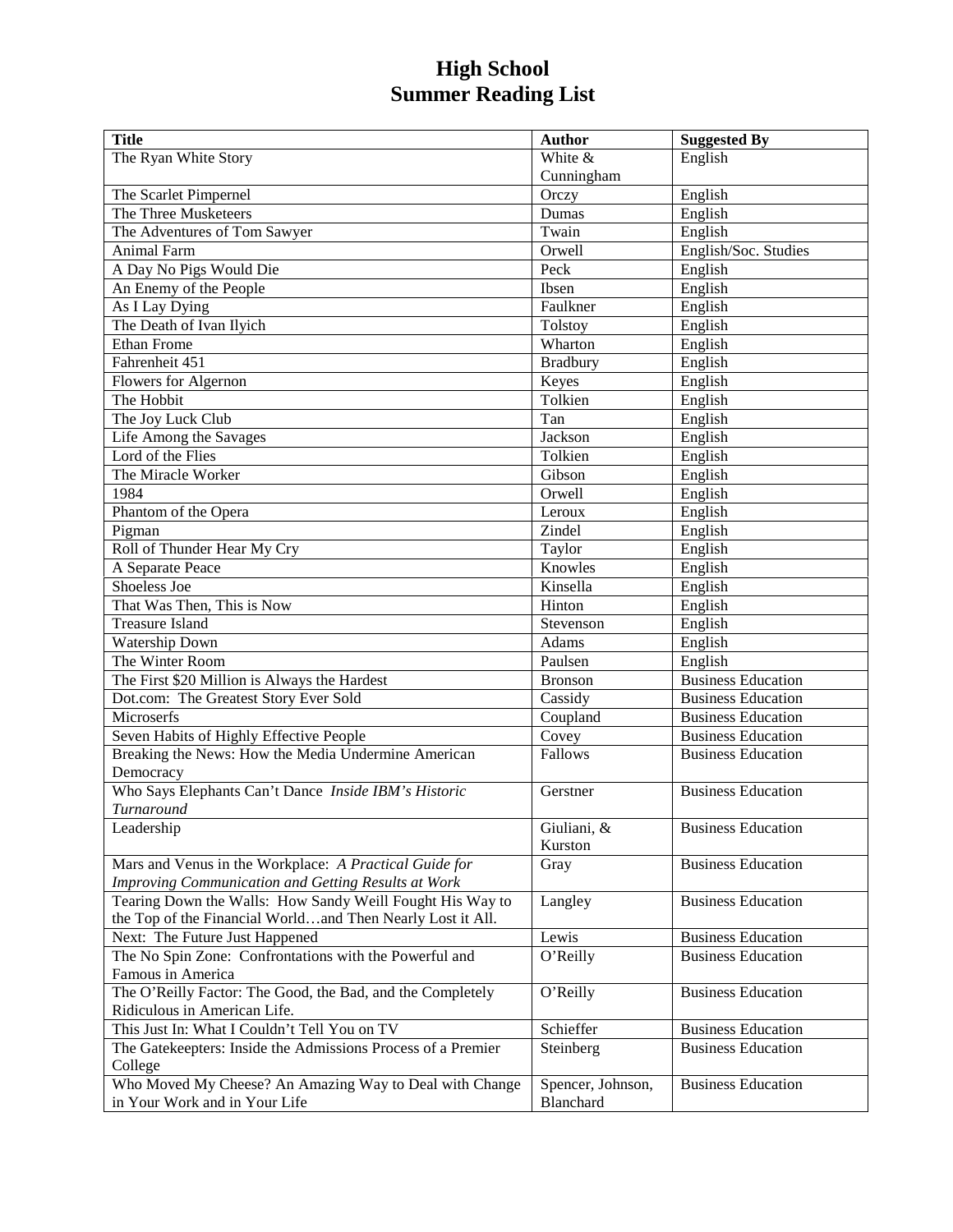| <b>Title</b>                                                  | <b>Author</b>              | <b>Suggested By</b>       |
|---------------------------------------------------------------|----------------------------|---------------------------|
| Jack: Straight for the Gut                                    | Welch, Byrne               | <b>Business Education</b> |
| The Machine that Changed the World                            | Womack, Jones,             | Technology Educ.          |
|                                                               | Roos                       |                           |
| How Cars Work                                                 | Newton                     | Technology Educ.          |
| Ford Thunderbird Anthology                                    | Iclaria                    | Technology Educ.          |
| Patterns of Homes: 10 Essentials of Enduring Design           | Jacobson,                  | Technology Educ.          |
|                                                               | Silverstien,               |                           |
|                                                               | Winslow                    |                           |
| Fundamentals of Building Conservation                         | Allen                      | Technology Educ.          |
| Upgrading and Repairing, PCS 14 <sup>th</sup>                 | Mueller                    | Technology Educ.          |
| Computer Organization and Design                              | Patterson,                 | Technology Educ.          |
|                                                               | Hennessy                   |                           |
| Drawing and Designing with Confidence: A step-by-step Guide   | Lin                        | Technology Educ.          |
| Profitable Woodworking: Turning Your Hobby into a Profession  | Edic                       | Technology Educ.          |
| Science and Technology in World History                       | McClellan, Dorn            | Technology Educ.          |
| Robots: Explore the Science of Robots and Build Your Own with | Searle                     | Technology Educ.          |
| Other                                                         |                            |                           |
| Behind the Scenes of Television Programs                      | Harris                     | Technology Educ.          |
| Bitechnology                                                  | Wells                      | Technology Educ.          |
| Careers in High Teck                                          | <b>Basta</b>               | Technology Educ.          |
| Communications                                                | Hawkes                     | Technology Educ.          |
| <b>Industrial Revolution</b>                                  |                            | Technology Educ.          |
| The Last Hundred Years, Household Technology                  | $\overline{\text{C}}$ ohen | Technology Educ.          |
| Transportation on Land and Sea                                | Hawkes                     | Technology Educ.          |
| Things That Change the World and Some That Didn't             | Parker                     | Technology Educ.          |
| Small Invention that Make a Big Difference                    |                            | Technology Educ.          |
| Stephen Biesty's Incredible Everything                        | <b>Biesty</b>              | Technology Educ.          |
| Flatland                                                      | Abbott                     | Mathematics               |
| Chaos: Making a New Science                                   | Gleick                     | Mathematics               |
| Surely Your Joking Mr. Feynman                                | Hutchings                  | Mathematics               |
| Ten Little Indians                                            | Christie                   | Mathematics               |
| Going on a Dig                                                | Ford-Morrison              | Science                   |
| Never Cry Wolf                                                | Mowat                      | Science                   |
| The Snow Walker                                               | Mowat                      | Science                   |
| Tales of a Dead King                                          | Myers                      | Science                   |
| This is a River                                               | Pringle                    | Science                   |
| Desert Solitaire                                              | Abbey                      | Science                   |
| Monkey Wrench Gang                                            | Abbey                      | Science                   |
| The Living Planet: A Portrait of the Earth                    | Attenborough               | Science                   |
| The Sea Around Us                                             | Carson                     | Science                   |
| <b>Silent Spring</b>                                          | Carson                     | Science                   |
| A Spit is a Piece of Land                                     | Coburn                     | Science                   |
| Flying to the Moon and Other Strange Places                   | Collins                    | Science                   |
| The Talking Earth                                             | Craighead                  | Science                   |
| Madame Curie                                                  | Curie                      | Science                   |
| Origin of the Species                                         | Darwin                     | Science                   |
| Voyage of the Beagle                                          | Darwin                     | Science                   |
| The Selfish Gene                                              | Dawkins                    | Science                   |
| Microbe Hunters                                               | DeKruif                    | Science                   |
| Pilgrim at Tinker Creek                                       | Dillard                    | Science                   |
| Teaching a Stone to Talk                                      | Dillard                    | Science                   |
| The Amateur Naturalist                                        | Durrell                    | Science                   |
| Disturbing the Universe                                       | Dyson                      | Science                   |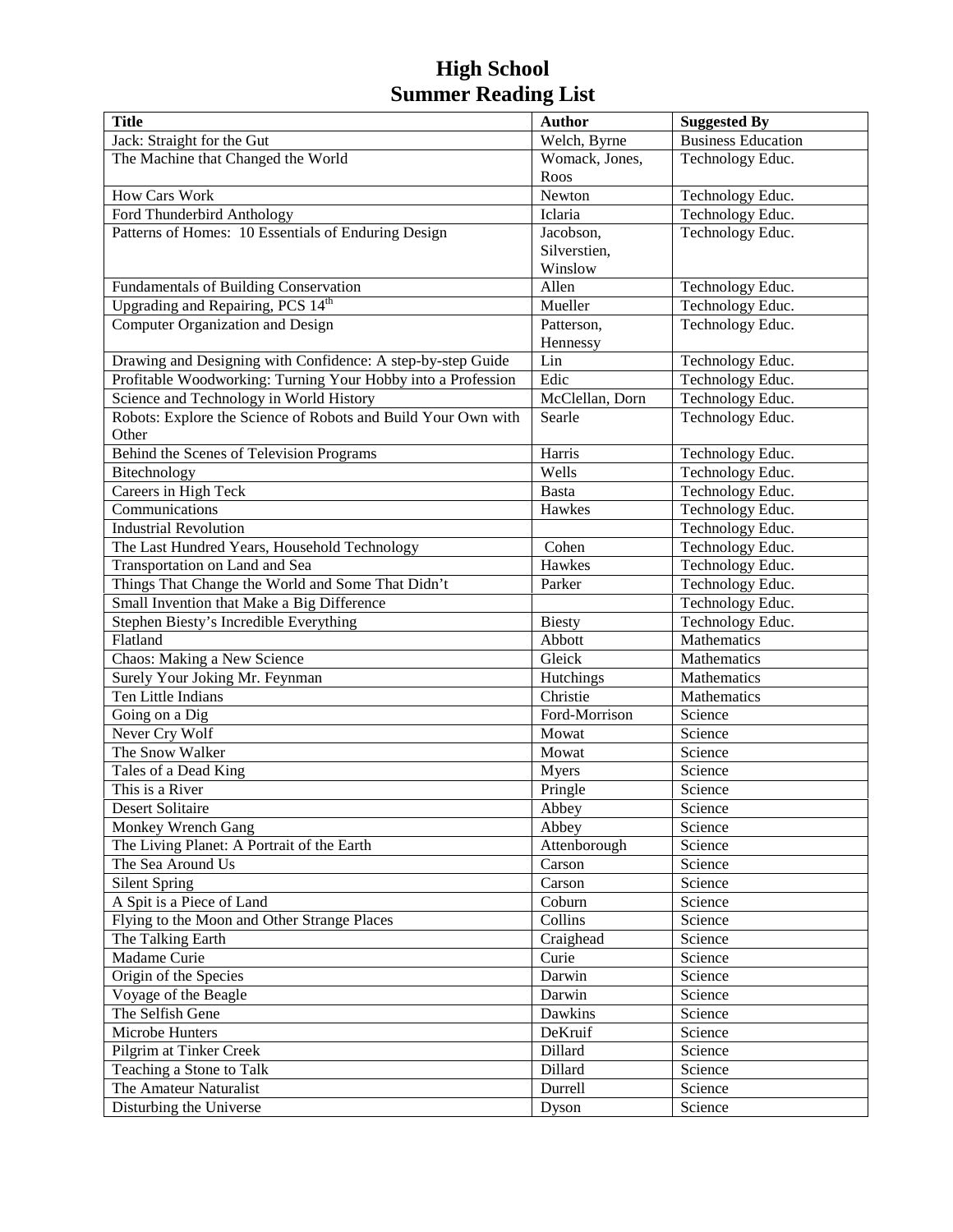| <b>Title</b>                                                | <b>Author</b>  | <b>Suggested By</b> |
|-------------------------------------------------------------|----------------|---------------------|
| The Silent Sky: The Incredible Extinction of the Passenger  | Eckert         | Science             |
| Pigeon                                                      |                |                     |
| The Immense Journey                                         | Eiseley        | Science             |
| Reading the Mountains of Home                               | Elder          | Science             |
| What Do You Care What Other People Think                    | Feynman        | Science             |
| Frames of Mind: The Theories of Multiple Intelligences      | Gardner        | Science             |
| Earth in the Balance: Ecology and the Human Spirit          | Gore           | Science             |
| Mismeasure of Man                                           | Gould          | Science             |
| The Panda's Thumb                                           | Gould          | Science             |
| A Passion to Know: Twenty Profiles in Science               | Hammond        | Science             |
| A Brief History of Time                                     | Hawking        | Science             |
| <b>Science Matters</b>                                      | Hanzen, Trefil | Science             |
| All Creature Great and Small                                | Herriot        | Science             |
| <b>Legend Days</b>                                          | Highwater      | Science             |
| Farewell to Manzanar                                        | Houston        | Science             |
| Crucibles: The Story of Chemistry                           | Jaffe          | Science             |
| A Feeling for the Organism                                  | Keller         | Science             |
| <b>Animal Dreams</b>                                        | Kingsolver     | Science             |
| Inherit the Wind                                            | Lawrence, Lee  | Science             |
| Sand County Almanac                                         | Leopold        | Science             |
| King Solomon's Ring                                         | Lorenz         | Science             |
| Healing Gaia                                                | Lovelock       | Science             |
| Digging Deeper                                              | Markle         | Science             |
| The Curve of Binding Energy                                 | McPhee         | Science             |
| Space                                                       | Michener       | Science             |
| Naked Ape                                                   | Morris         | Science             |
| The Song of the Dodo                                        | Quammen        | Science             |
| To Space and Back                                           | Ride           | Science             |
| Master of the Scalpel                                       | Riedman        | Science             |
| The Making of the Atomic Bomb                               | Rhodes         | Science             |
| Cosmos                                                      | Sagan          | Science             |
| Pale Blue Dot                                               | Sagan          | Science             |
| The Trouble with Testosterone                               | Sapolsky       | Science             |
| Why Zebras Don't Get Ulcers                                 | Sapolsky       | Science             |
| Reverence for Life                                          | Schweitzer     | Science             |
| Enrico Fermi, Physicist                                     | Segre          | Science             |
| Nature's Events                                             | Serrao         | Science             |
| Tapped Out                                                  | Simon          | Science             |
| Living Downstream                                           | Steingraber    | Science             |
| Life and Death of a Salt Marsh                              | Teal, Teal     | Science             |
| The Lives of a Cell                                         | Thomas         | Science             |
| The Medusae and the Snail                                   | Thomas         | Science             |
| The Flying Circus of Physics                                | Walker         | Science             |
| <b>Beautiful Summers</b>                                    | Warner         | Science             |
| The Double Helix                                            | Watson         | Science             |
| The First Three Minutes: A Modern view of the Origin of the | Weinberg       | Science             |
| Universe                                                    |                |                     |
| The Break of the Finch                                      | Weiner         | Science             |
| Knowledge and Wonder: The Natural World as Man Knows It     | Weiskopf       | Science             |
| Study of the Earth                                          | White          | Science             |
| Naturalist                                                  | Wilson         | Science             |
| Web of Life                                                 | Wilson         | Science             |
| The Man Who Mistook His Wife for a Hat                      | Sacks          | Science             |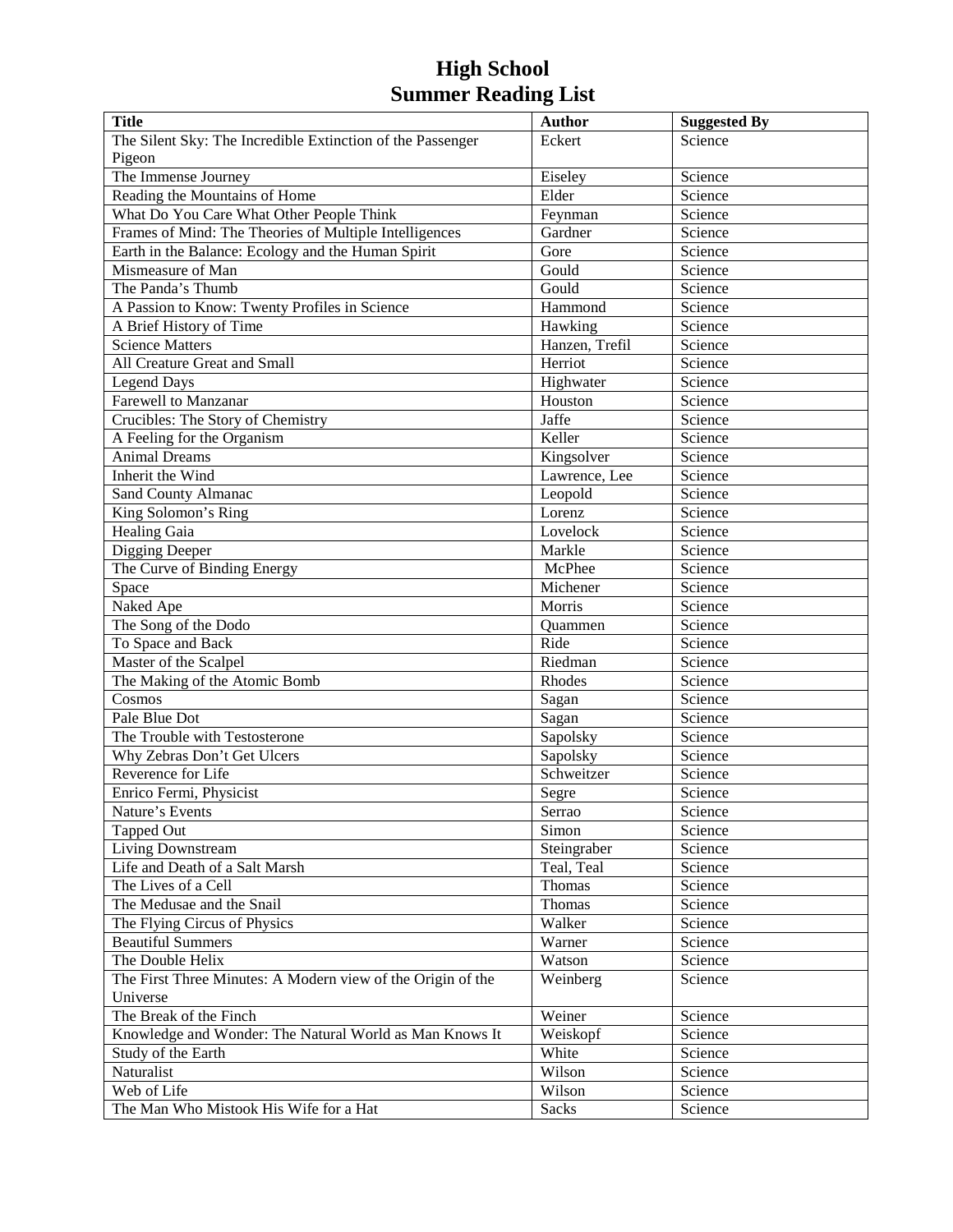| <b>Title</b>                                                                  | <b>Author</b>             | <b>Suggested By</b>                 |
|-------------------------------------------------------------------------------|---------------------------|-------------------------------------|
| A Short Walk Around the Pyramids and Through the World of                     | Isaacson                  | Art                                 |
| Art                                                                           |                           |                                     |
| Color Theory                                                                  | Parramon                  | Art                                 |
| Degas and the Dance                                                           | Dellonyar,                | Art                                 |
|                                                                               | Campbell                  |                                     |
| Drawing in the Right Side of the Brain                                        | Edwards                   | Art                                 |
| Drawing with Pencils and Pastels                                              | Harrison                  | Art                                 |
| Take a Look. An Intro to the Experience of Art                                | Davidson                  | Art                                 |
| The Annotated Mona Lisa                                                       | Stickland                 | Art                                 |
| The Painter's Eye                                                             | Greenburg, Jordan         | Art                                 |
| Van Gogh Face to Face-The Portraits                                           | Keyes, Rishel,            | Art                                 |
|                                                                               | Hackelford                |                                     |
| A Young Painter                                                               | Zhensen, Low              | Art                                 |
| Architecture and Construction                                                 | <b>Scholastic Voyages</b> | Art                                 |
| Ashanti to Zulu, African Traditions                                           | Musgrove                  | Art                                 |
| <b>Buffalo Hunt</b>                                                           | Freedman                  | Art                                 |
| <b>Hidden Pictures</b>                                                        | Linda Bolton              | Art                                 |
| How to Draw Comics, The Marvel Way                                            | Lee                       | Art                                 |
| Inside the Museum                                                             | Richardson                | Art                                 |
| <b>Masks of Black Africa</b>                                                  | Segy                      | Art                                 |
| Painters of the Caves                                                         | Lauber                    | Art                                 |
| Roy Lichtenstein artist at Work                                               | Walker                    | Art                                 |
| The History of Marking Books                                                  | Scholastic                | Art                                 |
| The Traveler's Guide to Ancient Rome                                          | Malam                     | Art                                 |
| Chandler<br><b>Usborne World History</b>                                      |                           | Art                                 |
| Drawing in the Right Side of the Brain                                        | Edwards                   | Art                                 |
| SOCIAL STUDIES - AMERICAN STUDIES 2 (students entering 9 <sup>th</sup> grade) |                           |                                     |
| The Invisible Thread                                                          |                           | Yoshiko Uchida                      |
| The Jungle                                                                    |                           | <b>Upton Sinclair</b>               |
| Leah's Journey                                                                |                           | Gloria Goldreich                    |
| The Greatest Generation                                                       |                           | Tom Brokaw                          |
| O Pioneers                                                                    |                           | Willa Cather                        |
| Ragtime                                                                       |                           | E.L. Doctorow                       |
| The Grapes of Wrath                                                           |                           | John St einbeck                     |
| Up from Slavery                                                               |                           | Booker T. Washington                |
| Barrio Boy                                                                    |                           | Ernesto Galarza                     |
| Johnny Got His Gun                                                            |                           | Trumbo                              |
| The Killer Angels                                                             |                           | Shaara                              |
| 1984                                                                          |                           | Orwell                              |
| Power of One                                                                  |                           | Courtnenay                          |
| Watership Down                                                                |                           | Adams                               |
| Bury my Heart at Wounded Knee: An Indian History of the American West         |                           | Dee Brown                           |
| The Autobiography of Malcolm X                                                |                           | Alex Haley and Malcolm X            |
| Dispatches                                                                    |                           | Michael Herr                        |
| Truman                                                                        |                           | David McCullough                    |
| Hart Times: An oral history of the Great Depression                           |                           | <b>Studds Terkel</b>                |
|                                                                               |                           | Douglas Brinkley                    |
| Woodrow Wilson                                                                | Rosa Parks                |                                     |
| <b>Crazy Horse</b>                                                            |                           | Louis Auchincloss<br>Larry McMurtry |
| Fighting for Honor: Japanese Americans I World War II                         |                           | Michael Cooper                      |
| Profiles in Courage                                                           |                           | John Kennedy                        |
| Women in History                                                              |                           |                                     |
| Portraits of American Women Volume I and II                                   |                           |                                     |
|                                                                               |                           |                                     |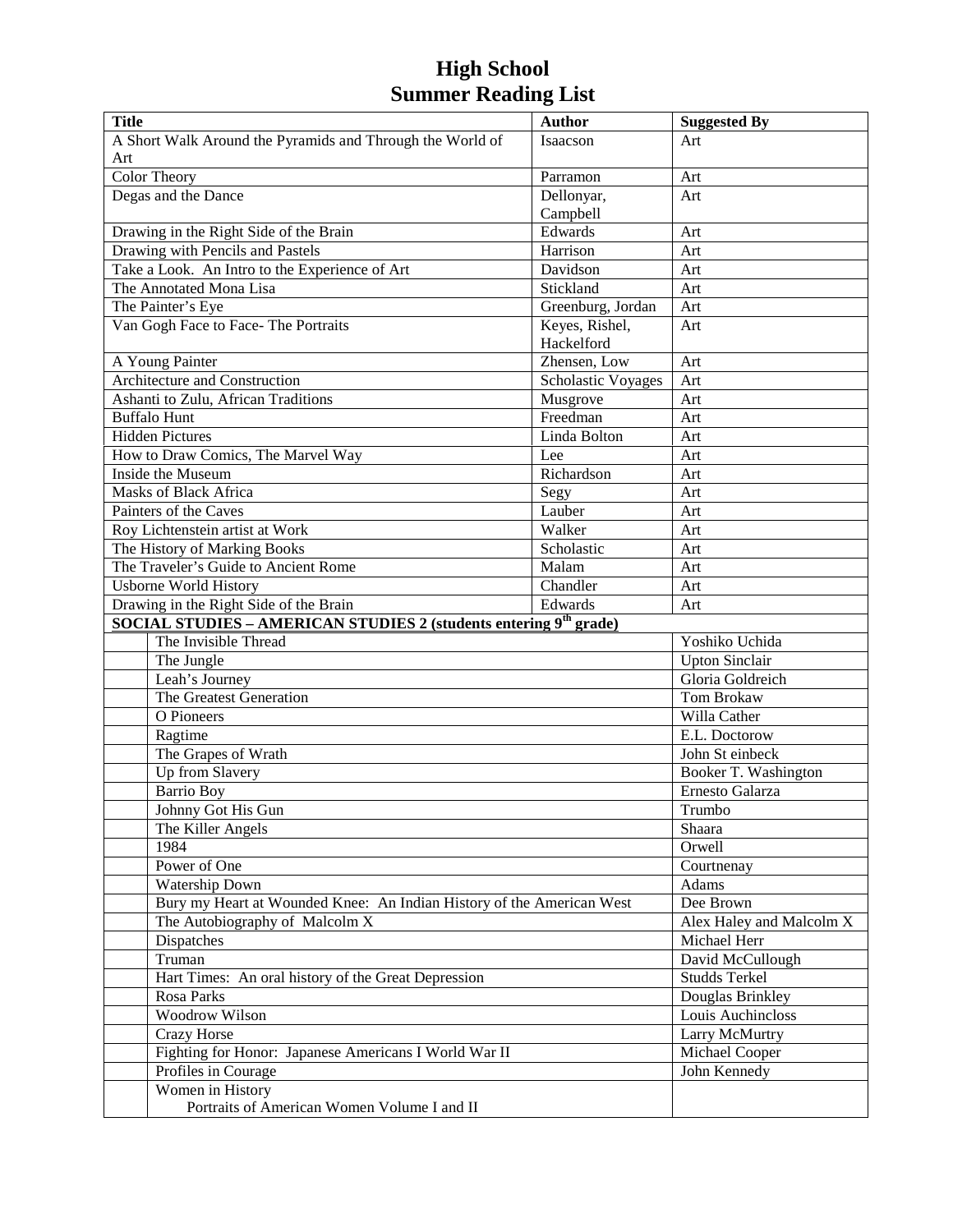|           | The American Women, Who Was She?                                                                          |                        |
|-----------|-----------------------------------------------------------------------------------------------------------|------------------------|
|           | <b>Biographies on American Presidents</b>                                                                 |                        |
|           | Biographies on Martin Luther King, Jr.                                                                    |                        |
|           | Speeches of Martin Luther King, Jr.                                                                       |                        |
|           | <b>Black Like Me</b>                                                                                      | John Howard Griffin    |
|           | Readings on a selected group of immigrants to America, like Angela's Ashes                                |                        |
|           | SOCIAL STUDIES - WORLD STUDIES – EUROPE AND THE NON-WESTERN WORLD – (students entering                    |                        |
| grade 10) |                                                                                                           |                        |
|           | <b>Animal Farm</b>                                                                                        | George Orwell          |
|           | Angela's Ashes                                                                                            | F. McCourt             |
|           | Hiroshima                                                                                                 | John Hersey            |
|           | Kiss the Dust                                                                                             | Elizabeth Laird        |
|           | Red Scarf Girl: A Memoir of the Cultural Revolution                                                       | Ji Li Jiang            |
|           | The Ear, the Eye, the Arm                                                                                 | Farmer                 |
|           | Women of the Silk                                                                                         | Tsukiyama              |
|           | The Renaissance: A Short History                                                                          | Paul Johnson           |
|           | Hitler and the Holocaust                                                                                  | Robert Wistrich        |
|           | Leonardo DaVinci                                                                                          | Sherwin Nuland         |
|           | Dante                                                                                                     | R.W.B. Lewis           |
|           |                                                                                                           | Robert Bolt            |
|           | A Man for all Seasons: A play in two acts                                                                 |                        |
|           | Dublin Girl: Growing up in the 1930's                                                                     | <b>Elaine Crowley</b>  |
|           | The Balkins: A short history                                                                              | Mark Mazower           |
|           | Islam: A short history                                                                                    | <b>Karen Armstrong</b> |
|           | <b>Buddha</b>                                                                                             | Karen Armstrong        |
|           | The Wilderness Family: At Home with Africa's Wildlife                                                     | Kobie Kruger           |
|           | <b>Bound Feet and Western Dress</b>                                                                       | Pang-Mei Natasha Chang |
|           | War and Our World                                                                                         | John Keegan            |
|           | The Lexus and Olive Tree: Understanding Globalization                                                     | T. Friedman            |
|           | Motherland                                                                                                | Vineeta Visayareghaven |
|           | From Beruit to Jerusalem                                                                                  | Thomas Friedman        |
|           | Biographies:                                                                                              |                        |
|           | Otto von Bismarck                                                                                         |                        |
|           | <b>Albert Einstein</b>                                                                                    |                        |
|           | Queen Elizabeth I                                                                                         |                        |
|           | Gandhi                                                                                                    |                        |
|           | Mandela                                                                                                   |                        |
|           | Mao Zedong                                                                                                |                        |
|           | Indira Gandhi                                                                                             |                        |
|           | Anwar al-Sadat                                                                                            |                        |
|           | Simon Bolivar                                                                                             |                        |
|           | Hirohito                                                                                                  |                        |
|           | Yassir Arafat                                                                                             |                        |
|           | <b>Fidel Castro</b>                                                                                       |                        |
|           | Ayatollah Khomeini                                                                                        |                        |
|           | Ho Chi Minh<br>Mother Theresa                                                                             |                        |
|           |                                                                                                           |                        |
|           | Golda Meir<br>Evita Peron                                                                                 |                        |
|           |                                                                                                           |                        |
|           | Kwame Nkrumah<br><b>SOCIAL STUDIES - AMERICAN GOVERNMENT AND ECONOMICS - (Students entering grade 11)</b> |                        |
|           |                                                                                                           |                        |
|           | Jim Crow's Children: the Broken Promise of the Brown Decision                                             | Peter Irons            |
|           | Overruling Democracy: The Supreme Court of the American People                                            | Jamin Raskin           |
|           | The Courage of Their Convictions                                                                          | Peter Irons            |
|           | That Every Man Should be Armed the Evolution of a Constitutional Right                                    | Stephen Halbrook       |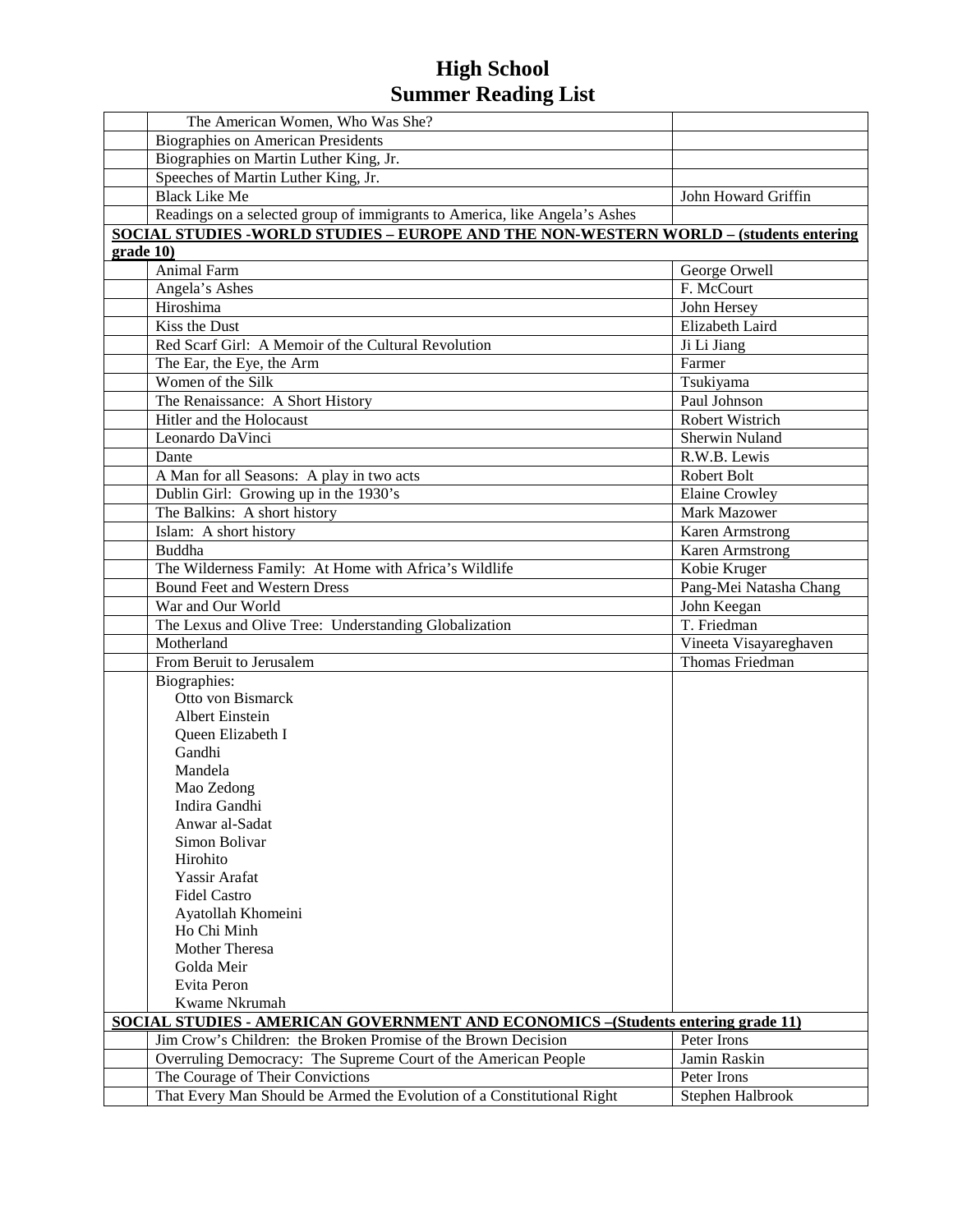| Gideon's Trumpet                                                                      | Anthony Lewis               |
|---------------------------------------------------------------------------------------|-----------------------------|
| Eye on the Prize: America's Civil Rights Years, 1954-1965                             | Juan Williams               |
| The Turning Point                                                                     | Jimmy Carter                |
| Turning Right: The Making of the Rehnquist Supreme Court                              | David Savage                |
| A Child of Fortune                                                                    | Jeffrey St. John            |
| Losing Ground: American Social Policy 1950-1980                                       | <b>Charles Murray</b>       |
| The Triumph and Tragedy of Lyndon Johnson                                             | Joseph Califano, Jr.        |
| Alexander Hamilton                                                                    | Ron Chernow                 |
| John Adams                                                                            | David McCullough            |
| James Madison (The American Presidents Series)                                        | Garry Wills                 |
| The Enemy Within: Saving America from the Liberal Assault on our Schools,             | <b>Michael Savage</b>       |
| Faith and Military                                                                    |                             |
| <b>Founding Brothers</b>                                                              | Joseph J. Ellis             |
| Maestro: Greenspan's Fed and the American Boom                                        | <b>Bob Woodward</b>         |
| The Great Game: The Myth and Reality of Espionage                                     | <b>Frederick Hitz</b>       |
| Move On's 50 Ways to Love Your Country: How to Find your Political Voice              |                             |
| and Become a Catalyst                                                                 |                             |
| Nickel and Dimed: On(NOT) Getting by in America                                       | Barbara Ehrenreich          |
| Game Plans for Success: Winning Strategies for Business and Life from 10 Top          | Ray Diinger                 |
| <b>NFL Head Coaches</b>                                                               |                             |
| Top Dog: A Different Kind of Book about Becoming an Excellent Leader                  | J. David Pincus             |
| The Best Defense                                                                      | Alan Dershowitz             |
| Presumed Innocent                                                                     | <b>Scott Turow</b>          |
| Dot.com                                                                               | John Cassidy                |
| Environment: The Rise and Fall                                                        | Henry Mintzbert             |
| <b>SOCIAL STUDIES - PSYCHOLOGY (Students entering grade 12)</b>                       |                             |
| Sacred Hoops                                                                          | Phil Jackson                |
| Cry in the Night                                                                      | Mary Higgins Clark          |
| All Around the Town                                                                   | Mary Higgins Clark          |
| Murphy's Boy                                                                          | Torey Hayden                |
| Sybil                                                                                 | Flora Schroeber             |
| The Gift of Fear - Survival Signals that Protect us from Violence                     | Gavin DeBecker              |
| <b>Brave New World</b>                                                                | Aldous Husley               |
| The Man Who Mistook His Wife for a Hat                                                | <b>Oliver Sacks</b>         |
| <b>SOCIAL STUDIES - SOCIOLOGY (Students entering grade 12)</b>                        |                             |
| <b>Black Like Me</b>                                                                  | John Howard                 |
| Clan of the Cave Bear                                                                 | Jean Auel                   |
| Fair Game                                                                             | Erika Tamar                 |
| Last Shot: City Streets, Basketball Dreams                                            | Darcy Frey                  |
| The Other Side of the River                                                           | Alex Kotlowitz              |
| There are no Children Here                                                            | Alex Kozal                  |
| Savage Inequalities: Children in America's Schools                                    | Jonathan Kozol              |
| <b>SOCIAL STUDIES – PEACE STUDIES (Students entering grade 12)</b>                    |                             |
| Somewhere Today: A Book of Peace                                                      | <b>Shelley Moore Thomas</b> |
| Memories: My Life as an International Leader in Women's Health, Suffrage and          | Aletta Jacobs               |
| Peace                                                                                 |                             |
| Children in War                                                                       | Alan Raymond and Susan      |
|                                                                                       | Raymond                     |
| <b>SOCIAL STUDIES - GEOGRAPHY (Students entering grade 12)</b>                        |                             |
| National Geographic Magazine Publications                                             |                             |
| A Weekend in September                                                                | John Edward Weems           |
| The Hot Zone                                                                          | <b>Richard Preston</b>      |
| <b>Silent Spring</b>                                                                  | Rachel Carson               |
| <b>SOCIAL STUDIES - AP UNITED STATES HISTORY (Students entering grades 11 and 12)</b> |                             |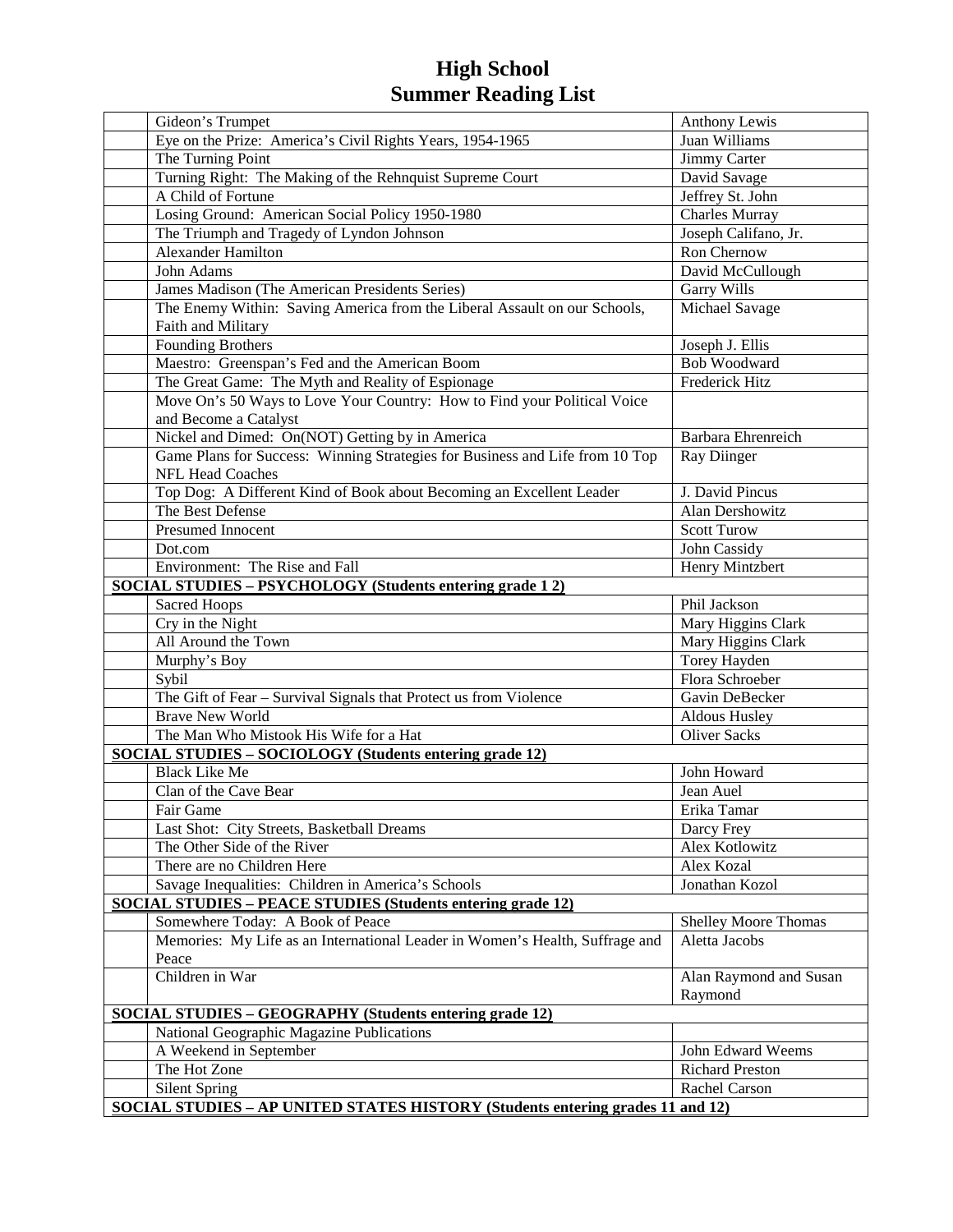| <b>Undaunted Courage</b>                                                  | Stephen Ambrose              |
|---------------------------------------------------------------------------|------------------------------|
| <b>Founding Fathers</b>                                                   |                              |
| Harlem Renaissance                                                        | Nathan Irvin Huggins         |
| The Invasion of America                                                   | Francis Jennings             |
| Only Yesterday                                                            | Frederick Lewis Allen        |
| <b>Since Yesterday</b>                                                    | <b>Frederick Lewis Allen</b> |
| Hidden Heroism                                                            | Robert Edgerton              |
| A People's History of the United States                                   | <b>Howard Zinn</b>           |
| The American Revolution                                                   | Edward Countryman            |
| Stakes of Power: 1845-1877                                                | Roy Nichols and Eugene       |
|                                                                           | Berwanger                    |
| SOCIAL STUDIES – AP EUROPEAN HISTORY (Students entering grades 11 and 12) |                              |
| A History of Western Society (Chapters 12-15; 27, 30-31)                  | John McKay                   |
| The Prince                                                                | Machiavelli                  |
| <b>Communist Manifesto</b>                                                | Karl Marx                    |
| Man's Search for Meaning                                                  | <b>Victor Frankl</b>         |
| <b>SOCIAL STUDIES – AP ECONOMICS (Students entering grade 12)</b>         |                              |
| The Wealth of Nations                                                     | Adam Smith                   |
| Road to Serfdom                                                           | Frederick Hayek              |
| Nickel and Dimed                                                          | <b>Barbara Ehrenreich</b>    |
| Lexus and the Olive Tree                                                  | Thomas Friedman              |
| Saving Adam Smith                                                         | Jonathan Wight               |
| SOCIAL STUDIES - POP CULTURE (Students entering grades 11 and 12)         |                              |
| Bright Lights, Big City                                                   | Jay McInerney                |
| On the Beach                                                              | Nevin Shute                  |
| <b>SOCIAL STUDIES - NEW VISIONS (Students entering grades 11 and 12</b>   |                              |
| Dot.com                                                                   | John Cassidy                 |
| The E-Myth Revisited - Why Most Small Businesses Don't Work and What to   | Michael Gerber               |
| do About it                                                               |                              |
| <b>Harvard Business Review</b>                                            |                              |
| Direct from Dell: Strategies that Revolutionized an Industry              | Michael Dell and Catherine   |
|                                                                           | Fredman                      |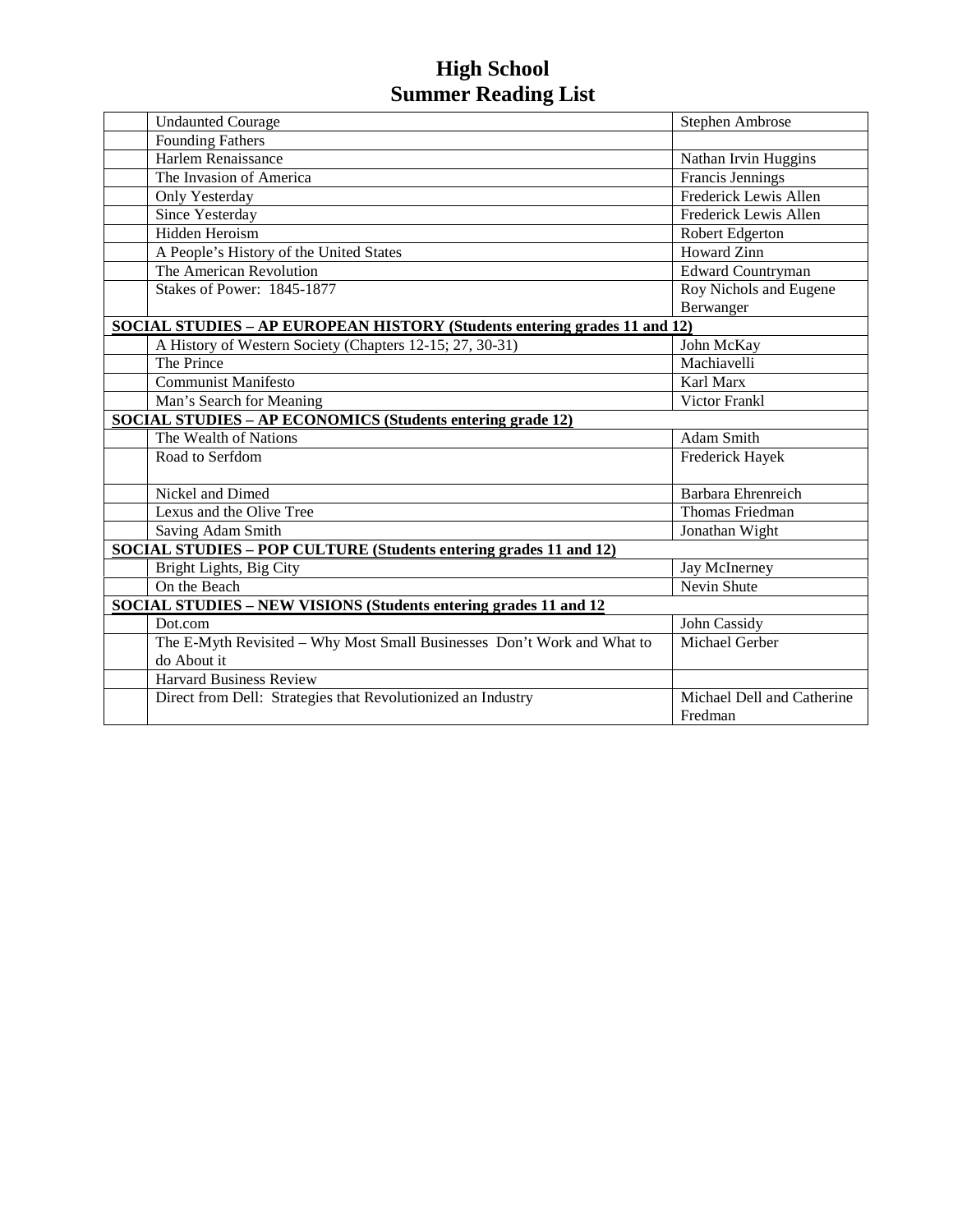| <b>Title</b>                                            | <b>Author</b>     | <b>Suggested Level</b> |
|---------------------------------------------------------|-------------------|------------------------|
| The Age of Innocence                                    | Wharton           | $9 - 12$               |
| All Creatures Great and Small                           | Herriott          | $\frac{1}{9-10}$       |
| Angela's Ashes                                          | McCourt           | $9-12$                 |
| Annals of the Former World                              | McPhee            | $9 - 12$               |
| The Assistant                                           | Malamud           | $9-12$                 |
| The Awakening                                           | Chopin            | $9 - 12$               |
| <b>Babitt</b>                                           | Lewis             | $9 - 12$               |
| <b>Bean Trees</b>                                       | Kingsolver        | $11 - 12$              |
| <b>Black Boy</b>                                        | Wright            | $9 - 10$               |
| Boy's Life                                              | McCammon          | $9 - 10$               |
| A Breach of Promise                                     | Perry             | $11 - 12$              |
| Crime and Punishment                                    | Dostoevski        | $9 - 12$               |
| Death in Venice                                         | Mann              | $9 - 12$               |
| Dreaming in Cuban                                       | Garcia            | $9-12$                 |
| Dune                                                    | Herbert           | $9-10$                 |
| East of Eden                                            | Steinbeck         | $11 - 12$              |
| Ellen Foster                                            | Gibbons           | $11 - 12$              |
| <b>Embracing Defeat</b>                                 | Dower             | $9-12$                 |
| Fortunate Son: The Autobiography of Lewis B. Puller Jr. | Puller            | $9-12$                 |
| Go Tell it on the Mountain                              | <b>Baldwin</b>    | $9 - 12$               |
| God: A Biography                                        | Miles             | $9 - 12$               |
| The God of Small Things                                 | $\overline{R}$ oy | $9-12$                 |
| A Good Man Is Hard to Find                              | O'Connor          | $9 - 12$               |
| Grapes of Wrath                                         | Steinbeck         | $11 - 12$              |
| The Great Train Robbery                                 | Crichton          | $9 - 10$               |
| Gulliver's Travel                                       | Swift             | $9-12$                 |
| Guns, Germs, and Steel                                  | Diamond           | $9 - 12$               |
| Harriet Beecher Stowe: A Life                           | Hedrick           | $9 - 12$               |
| <b>Heart of Darkness</b>                                | Conrad            | $9-12$                 |
| A Hitchhiker's Guide to the Galaxy                      | Adams             | $9 - 10$               |
| Hound of the Baskervilles                               | Doyle             | $\overline{9} - 10$    |
| How the Garcia Girls Lost Their Accents                 | Alvarez           | $9 - 12$               |
| Invisible Man                                           | Ellison           | $11 - 12$              |
| Ivanhoe                                                 | Scott             | $9 - 12$               |
| Jason Pollock: An American Saga                         | Naifeh/Whit       | $9-12$                 |
| The Kitchen-God's Wife                                  | Tan               | $11 - 12$              |
| To the Lighthouse                                       | Woolf             | $9 - 12$               |
| Like Water for Chocolate                                | Esquivel          | $9-12$                 |
| Lindberg                                                | Berg              | $9-12$                 |
| London                                                  | Rutherford        | $11 - 12$              |
| Lonesome Dove                                           | McMurtry          | $9-10$                 |
| Look Homeward: A Life of Thomas Wolfe                   | Donald            | $9-12$                 |
| Lord of the Flies                                       | Golding           | $9-12$                 |
| Lords of Discipline                                     | Conroy            | $11 - 12$              |
| A Lost Lady                                             | Cather            | $11 - 12$              |
| Machiavelli in Hell                                     | De Grazia         | $9-12$                 |
| The Mill on the Floss                                   | Eliot             | $9-12$                 |
| Murders on the Orient Express                           | Christie          | $11 - 12$              |
| My Antonia                                              | Catcher           | $9-10$                 |
| Native Son                                              | Wright            | $9-10$                 |
| Nectar in a Sieve                                       | Markandaya        | $11 - 12$              |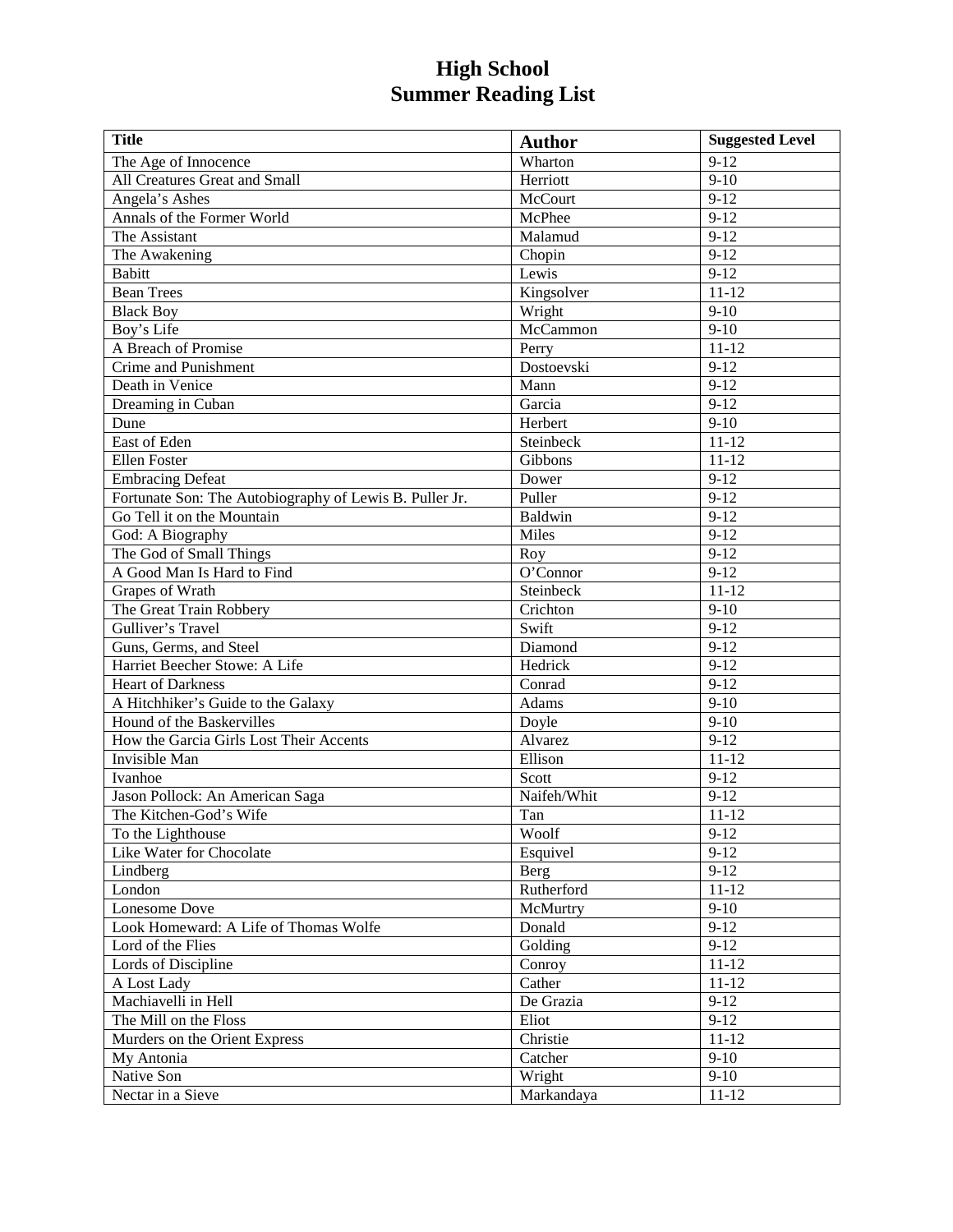| October Sky                                  | Hickum         | $9-10$    |
|----------------------------------------------|----------------|-----------|
| On the Road                                  | Kerouac        | $11 - 12$ |
| One Day in the Life of Ivan Denisovich       | Solzhenitsyn   | $11 - 12$ |
| Of Love and Other Demonds                    | Garcia-Marquez | $9 - 12$  |
| One Hundred Years of Solitude                | Marquez        | $9 - 12$  |
| A Passage to India                           | Forster        | $9 - 12$  |
| Personal History                             | Graham         | $11 - 12$ |
| The Pillars of the Earth                     | Follett        | $11 - 12$ |
| Rabbit, Run                                  | Updike         | $9-12$    |
| Rebecca                                      | duMaurier      | $9-10$    |
| Restoration                                  | Tremain        | $11 - 12$ |
| <b>Robinson Crusoe</b>                       | Defoe          | $9 - 12$  |
| Run with the Horseman                        | Sams           | $9-10$    |
| St. Maybe                                    | Tyler          | $11 - 12$ |
| <b>Sacred Hunger</b>                         | Unsworth       | $11 - 12$ |
| Seize the Day                                | <b>Bellow</b>  | $9-12$    |
| Slaughterhouse 5                             | Vonnegut       | $11 - 12$ |
| The Sound and the Fury                       | Faulkner       | $9-12$    |
| The Stranger                                 | Camus          | $9 - 12$  |
| Steppenwolf                                  | Hesse          | $11 - 12$ |
| Tell Me a Riddle                             | Olsen          | $9 - 12$  |
| Tess of the D'Urbervilles                    | Hardy          | $9-12$    |
| <b>Thirteen Stories</b>                      | Welty          | $9 - 12$  |
| Tom Jones                                    | Fielding       | $9 - 12$  |
| The Trial                                    | Kafka          | $9 - 12$  |
| Truman                                       | McCullough     | $9 - 12$  |
| Their Eyes Were Watching God                 | Hurston        | $9 - 12$  |
| The Turn of the Screw                        | James          | $11 - 12$ |
| Vanity Fair                                  | Thackery       | $9 - 12$  |
| War and Peace                                | <b>Tolstoy</b> | $9 - 12$  |
| W.E.B. DuBois: Biography of a Race 1868-1919 | Levering       | $9 - 12$  |
| Winesburg, Ohio                              | Anderson       | $11 - 12$ |
| The Woman Warrior                            | Kingston       | $11 - 12$ |
| <b>Ulysses</b>                               | Joyce          | $10 - 12$ |
| A Portrait of the Artist as a Young Man      | Joyce          | $9 - 11$  |
| <b>Brave New World</b>                       | Huxley         | $9 - 12$  |
| The Sound and the Fury                       | Faulkner       | $9 - 12$  |
| "Catch-22"                                   | Heller         | $9-12$    |
| Darkness at Noon                             | Koestler       | $9-12$    |
| Sons and Lovers                              | Lawrence       | $11 - 12$ |
| Under the Volcano                            | Lowry          | $9-12$    |
| To the Lighthouse                            | Woolf          | $11 - 12$ |
| The Heart is a Lonely Hunter                 | McCullers      | $9-12$    |
| Henderson the Rain King                      | <b>Bellow</b>  | $9-12$    |
| Appointment in Samarra                       | O'Hara         | $9 - 12$  |
| Howard's End                                 | Forster        | $9-12$    |